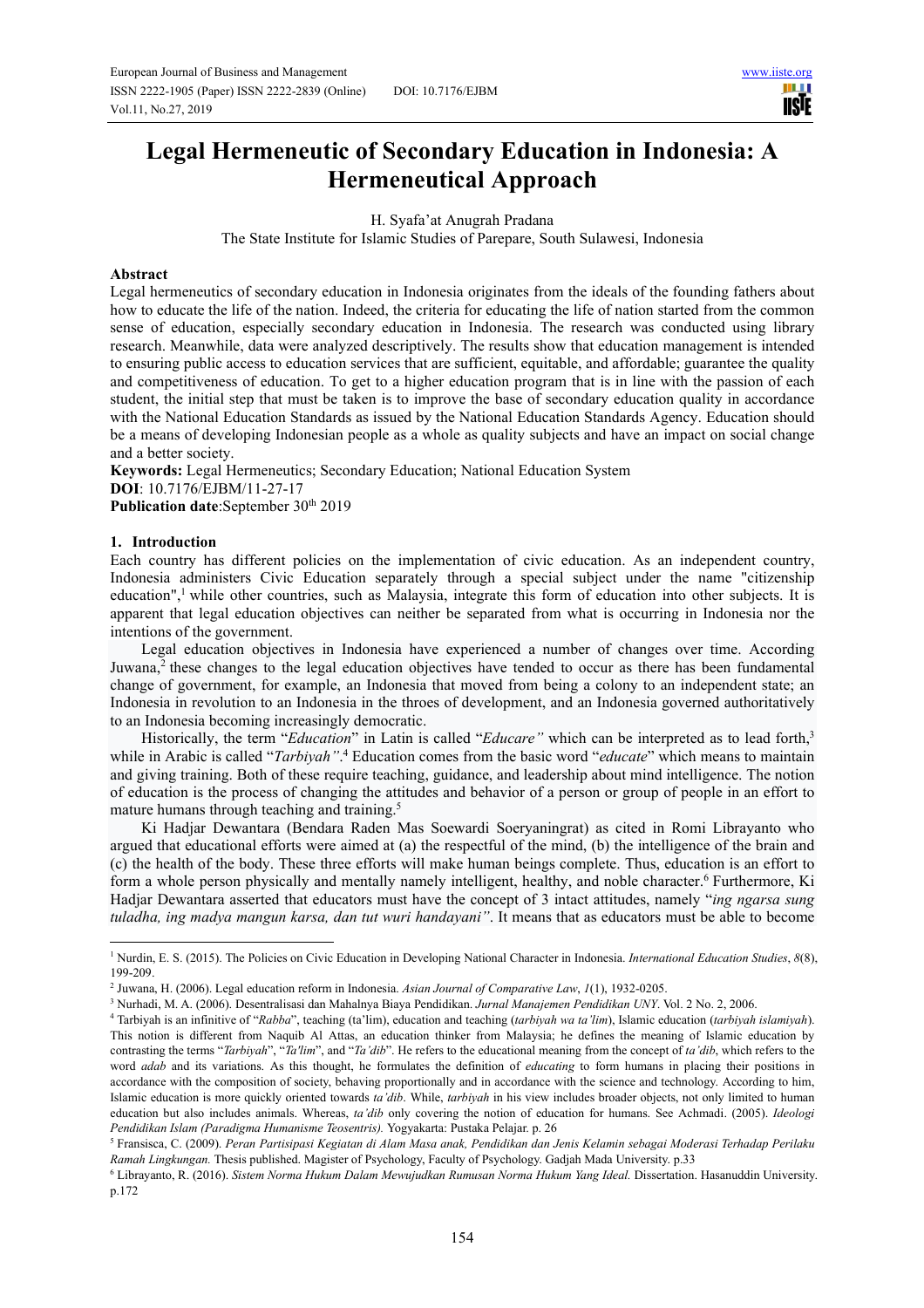role models for their students, they are also able to maintain balance, can also encourage and provide motivation for their students. This educational trilogy is absorbed as the concept of "Pancasila" as *Filosofische Grondslag*. 1 Some common features that can be summarized from several definitions of education include:<sup>2</sup>

- a. Education has objectives to be achieved, i.e individuals whose abilities develop themselves so that it is useful for the benefit of life, both as an individual and as a citizen or citizen;
- b. To achieve these objectives, education needs to make a deliberate and planned effort to choose the contents (materials), activity strategies, and appropriate assessment techniques;
- c. These activities can be provided in the family, school and community environment, through formal and informal education.

In article 1 paragraph (1) of Act No. 20 of 2003 concerning the National Education System, Education is a deliberate and planned effort to create an atmosphere of learning and learning process so that students actively develop their potential to have religious spiritual strength, self-control, personality, intelligence, noble character, and skills needed by them, society, nation and State.

# **2. An Overview of Secondary Education Management in Indonesia**

Education is the learning of knowledge, skills, and habits of a group of people inherited from one generation to the next through teaching, training, or research. It often takes place under the guidance of others, but is also selftaught.

The etymology of the word "education" itself comes from the Latin *ducare*, it means "guide, direct, or lead" and the prefix *e*, meaning "out". Thus, education means "leading out". Any experience that has a formative effect on the way of people to think, to feel, or to act can be considered as education. Education is generally divided into stages such as preschool, elementary school, secondary school and then college, university or internship.<sup>3</sup> At the global level, article 13 of the International Covenant on Economic, Social and Cultural Rights recognizes right of everyone to education.<sup>4</sup>

According to Horton and Hunt, educational institutions relate to the manifest functions, as follows:

- a) Prepare community members to make a living;
- b) Developing individual talents for personal satisfaction and for the benefit of the community;
- c) Preserve culture;
- d) Inculcate skills necessary for participation in a democracy.

Meanwhile, in the view of David Popenoe, there are 4 (four) types of educational functions, as follows:

- a) Cultural transmission;
- b) Choose and teach social roles;
- c) Ensure social integration;
- d) School teaches personality patterns;
- e) Source of social innovation

The line, level and types of education have been regulated in Chapter VI of the First Part of Act No. 20 of 2003 concerning the National Education System. The line of education consists of formal, non-formal and informal education which can complement and enrich each other. The level of formal education consists of basic, secondary and higher education. While, the type of education consists of general education, vocational, academic, professional, religious, and specialist.

The level of Early Childhood Education (or called *PAUD*) is held before entering basic education. This education informally is known as Kindergarten (TK – *Taman Kanak-kanak*), Raudatul Athfal (RA), or other equivalent. The level of basic education is an education that based the secondary education. This education informally is known as Elementary Schools (SD – *Sekolah Dasar*) and Madrasah Ibtidiyah (MI) or other equivalent and Junior High Schools (SMP – *Sekolah Menengah Pertama*) and Madrasah Tsanawiyah (MTs), or other equivalent.

The level of secondary education is a continuation of basic education. It consists of general and vocational secondary education. <sup>5</sup> These educations informally are known as Senior High School (SMA – *Sekolah Menengah Atas*), Madrasah Aliyah (MA), Vocational High School (SMK – *Sekolah Menengah Kejuruan*), and Madrasah Aliyah Kejuruan (MAK), or other equivalent.

The level of higher education is an education level after secondary education which includes diploma, bachelor, master, specialist, and doctoral education programs organized by college/universities.

Non-formal education is held for citizens who need educational services that function as substitutes,

<sup>1</sup> Usfunan, Jimmy. Z. (2015). Pancasila as the Guidelines in the Legislation in Indonesia. *Academic Research International*, Vol. 6 (1): 272.

<sup>2</sup> M. Djumransjah. 2008. *Op.Cit.* p.28 3 Dewey, J. (1944). *Democracy and Education*. The Free Press. pp.1-4

<sup>4</sup> *ICESCR, Article* 13.1

<sup>&</sup>lt;sup>5</sup> See Article 18 paragraph (1) Act No. 20 of 2003 concerning National Education System.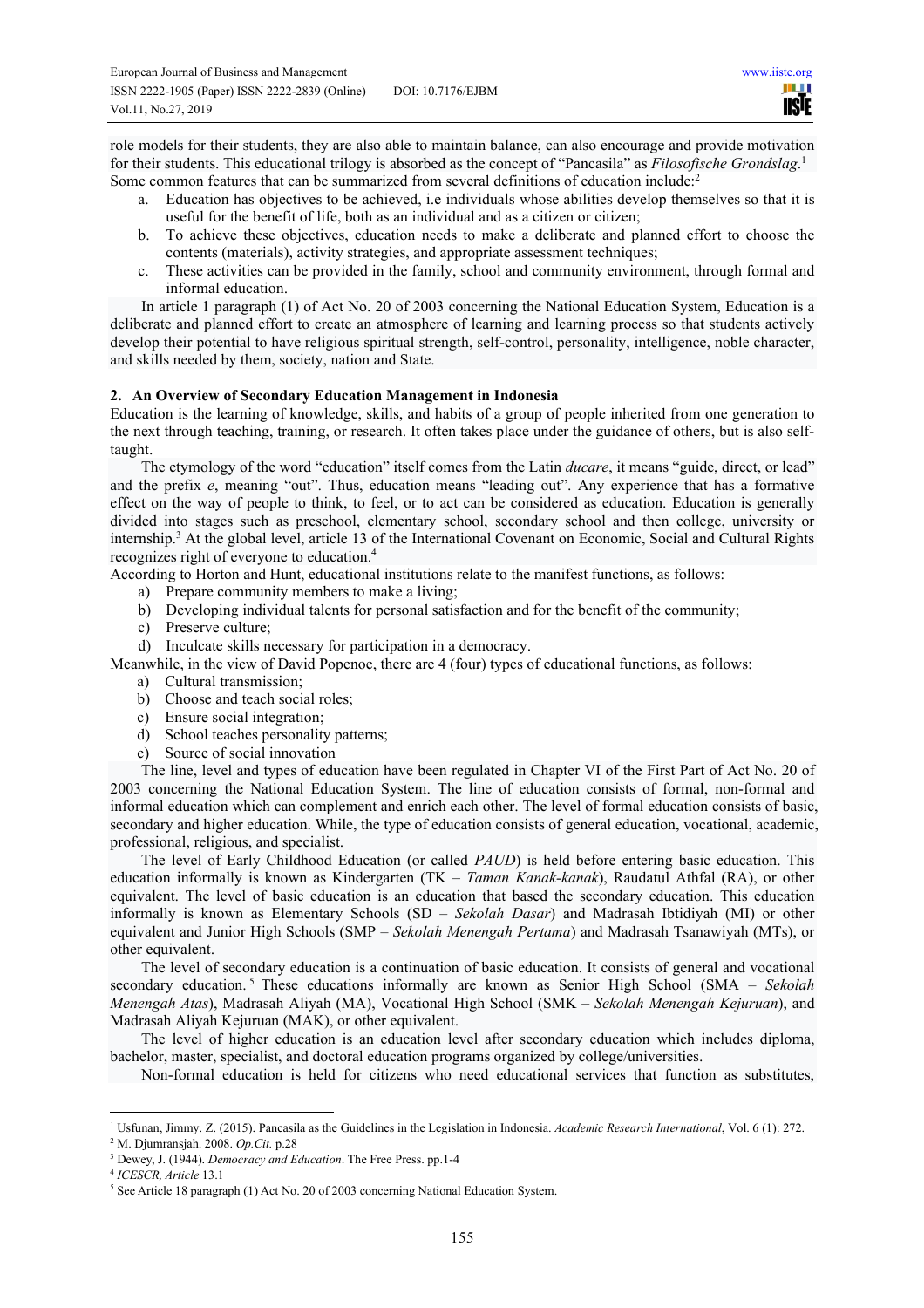additions, and/or complementary formal education in the framework of supporting lifelong education. It serves to develop the potential of students with an emphasis on mastering knowledge and functional skills and developing professional attitudes and personalities. Non-formal education includes life skills education, early childhood education, youth education, women's empowerment education, literacy education, vocational education and job-training, equality education, and other education aimed at developing abilities of students.

The unit of non-formal education consists of course, training institutions, study groups, community learning centers and religious meeting or *majelis taklim*, as well as other equivalent units. Courses and training are held for people who need knowledge, skills, life skills, and attitudes to develop themselves, develop the profession, work, independent business, and/or continue their education to a higher level.

For early childhood education, non-formal education pathways can be held through Play Group, Child Care, or other equivalent forms. The activities of informal education as held by families and the environment in the form of independent learning activities. There are several examples of informal education pathways including character education, religious education, ethics education, courtesy education, moral education, and education on environmental socialization. For early childhood education in the informal education pathway can be done through family education or education organized by the environment.

Education management is the regulation of authority to conduct the national education system by the government, provincial government, district/city government, education providers established by the community and education units assures the education process can take place in accordance with the objectives of national education.<sup>1</sup> Education management is conducted by the government, provincial government, district/city government, organizers of educational units established by the community, and educational units or programs.

Education management is aimed at ensuring community access to education services that are sufficient, equitable, and affordable; guarantee the quality and competitiveness of education and its relevance to the needs and/or conditions of the community; and ensuring the effectiveness, efficiency and accountability of education management.

Education management by the provincial government is conducted by the governor that responsible for managing the national education system in his area and formulating and establishing regional policies in the field of education in accordance with his authority.

The provincial government coordinates the implementation of education, the development of education personnel, and the provision of cross-regency/city education facilities for primary and secondary education. While, the district/city government manages basic and secondary education, as well as education units based on local excellence.<sup>2</sup>

Secondary education is divided into 2 (two) namely General and Vocational Secondary Education. However, General and Vocational Secondary Education have same functions, including:<sup>3</sup>

- a. To enhance, living and practicing the values of faith, noble character and noble personality;
- b. To enhance, living and practicing national values and the love of the homeland;
- c. To study science and technology;
- d. To increase sensitivity and ability to appreciate and express beauty and harmony;
- e. To distribute talents and abilities in the field of sports, both for health and physical fitness and achievement; and
- f. To increase physical and mental readiness to continue education to the higher education level and/or to live independently in the community.

### **3. Legal Hermeneutics of Secondary Education in Indonesia**

The meaning of education includes 4 (four) fundamental things:<sup>4</sup> First, essentially, education is a process of fostering human reason as main potential of humans as minded creatures. By the development of thought, humans are expected to increase their intelligence and thinking maturity, especially their intelligence in solving problems in their lives; Second, education is a skills training after humans obtain adequate knowledge from their thought. The intended skill is a particular object that helps human life because with these skills, humans seek sustenance and maintain their lives; Third, education is held in formal and non-formal institutions, as implemented in schools, families and the community; Last but not least, education aims to show communities who have a high culture and civilization with the main indicators of an increase in community intellectual intelligence, ethics and morals of a good and dignified society, and the formation of a noble personality.

Education as a social process that can affect individuals. It determines the way of life of a person, because there is a modification in person's outlook caused by the influence of interactions between intelligence, attention,

<sup>&</sup>lt;sup>1</sup> See Article 1 paragraph (1) the Regulation of Minister No. 17 of 2010 concerning Management and Administration of Education.

<sup>&</sup>lt;sup>2</sup> See Article 50 paragraph (5) Act No. 20 of 2003 concerning National Education System.

<sup>&</sup>lt;sup>3</sup> See Article 76 paragraph (1) the Regulation of Minister No. 17 of 2010 concerning Management and Administration of Education.

<sup>4</sup> Basri, H. (2009). *Filsafat Pendidikan Islam*. Bandung: Pustaka Setia. p.56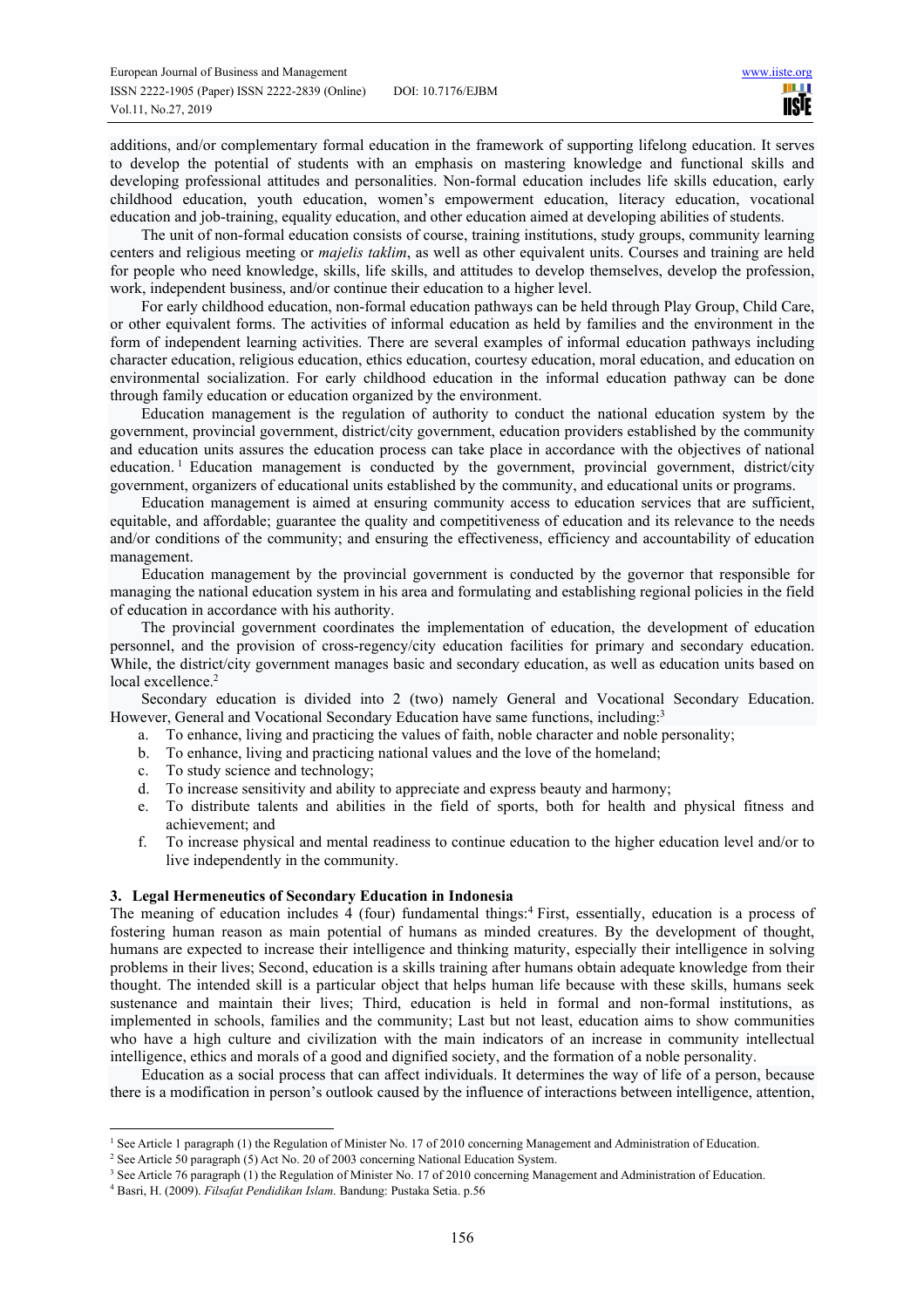experience and so on.<sup>1</sup> Hence, education is a two-way process that involves the giving of knowledge as an effort to give instructions and warnings, as well as the acquisition of knowledge to obtain piety, not to show self and arrogance (intellectual).<sup>2</sup>

Paulo Freire argued that education a process of humanizing humanity again. This idea comes from an analysis that social, political, economic, and cultural living systems make human experience a "dehumanization' process. Education as part of the system actually perpetuates the dehumanization process. In more detail, Freire explained the process of dehumanization by analyzing the consciousness or people's live view on them. Freire classifies human consciousness into: magical consciousness, naival consciousness, and critical consciousness.<sup>3</sup>

Education is a process of culture internalization into a person and making people to be polite. It is not only a means of knowledge transfer, but more broadly as a means of culture and distribution of values (acculturation and socialization). Learners or students must get an education that touches the basic dimensions of humanity. The human dimension includes 3 (three) fundamental things, as follows:<sup>4</sup>

- 1) Affective as reflected in the quality of faith, piety, noble character and superior personality, and esthetic competence;
- 2) Cognitive as reflected in thinking capacity and intellectual power to explore and develop and master science and technology; and
- 3) Psychomotor as reflected in the ability to develop technical skills, practical skills, and kinesthetic competence.

The function of education does not stop at individuals, but rather directly influences society. H.A.R. Tilaar, looks education as a means of social change. According to him, education is the key of all aspects of social, cultural, economic, and political life related to education. Social change can only occur through education, and increasing human capacity cannot through power, but education. While, humanistic psychologists like Maslow and Rogers argue that progressive education is calling for the re-structuring of society and nation. The development of education must produce a value system that is capable of driving positive changes in the life of the nation and state.<sup>5</sup>

This is in line with the opening of the 1945 Constitution, where one of the goals of the State is to educate the life of nation. Therefore, the function of education does not stop at individuals, but rather very broadly involving the whole community to be smart.

The philosophy of European education format can be a role model in developing education formats in Indonesia. The format of education in Europe namely:

- a) Kindergarten = Self-management;
- b) Elementary School = Environmental exploration;
- c) Junior High School = Finding and developing passion;
- d) Senior High School = Designing a future career;
- e) University = Building and maturing self-core skills.

If we focused on the format of secondary education (i.e Senior High School), then what must be considered is how to design the future careers of students. It aims to direct students, where they will be anchored. Therefore, this secondary education becomes a stepping stone of students towards their ideals and hopes.

Based on Act No. 20 of 2003 concerning the National Education System, education programs in higher education include:

- a. Academic education (bachelor, master, doctoral);
- b. Professional/specialist education; and
- c. Vocational education (diploma).

To get to a higher education program that is suitable with the passion of each student, the initial step that must be taken is to improve the base of secondary education quality in accordance with the National Education Standards as issued by the National Education Standards Agency (hereinafter, BSNP). Hence, education should be a means of developing Indonesian people as a whole as quality subjects and have an impact on social change and a better society.

## **4. Conclusion**

Education management is intended to ensuring public access to education services that are sufficient, equitable, and affordable; guarantee the quality and competitiveness of education and its relevance to the needs and/or conditions of the community; and ensuring the effectiveness, efficiency and accountability of education

4 Ibid.

<sup>&</sup>lt;sup>1</sup> Azra, A., Afrianty, D., & Hefner, R. W. (2007). Pesantren and Madrasa: Muslim schools and national ideals in Indonesia. Schooling Islam: The culture and politics of modern Muslim education, 172-98.

<sup>2</sup> Abd. A'la. No year. *Pembaruan Pesantren.* LKIS: Yogyakarta. p.37

<sup>3</sup> Librayanto. 2016. *Op.Cit.* pp.167-168

<sup>5</sup> Ibid.